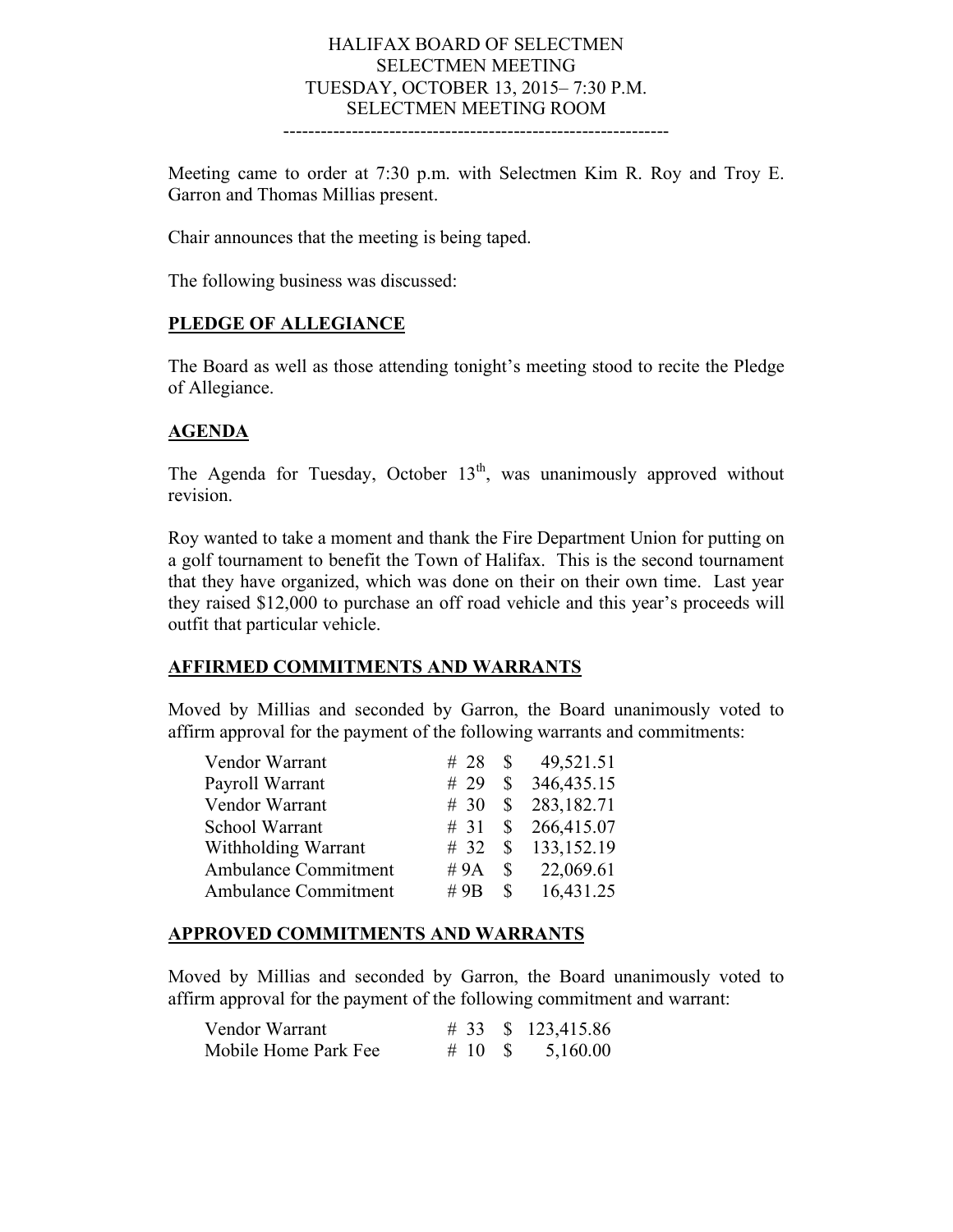Moved by Millias and seconded by Garron, the Board unanimously approved payment of the following Selectmen bills:

|                                                          | <sup>S</sup> | 45.30      |
|----------------------------------------------------------|--------------|------------|
|                                                          |              | \$1,803.21 |
|                                                          | $\mathbb{S}$ | 26.00      |
|                                                          |              | \$725.00   |
|                                                          |              | \$224.10   |
| Beth Israel Deaconess Ply. (physicals/Casavant & Badore) |              | \$210.00   |
|                                                          |              | \$702.00   |
| Massasoit Community College (2 classes/Lawless)          |              | \$ 278.00  |
|                                                          |              | \$209.00   |
|                                                          | S.           | 273.00     |
|                                                          |              | 160.00     |
|                                                          |              |            |

The Board acknowledged payment to the Treasurer for the following turnover:

| Turnover | Amount  |
|----------|---------|
| 2016-06  | \$75.00 |

### **MINUTES**

Moved by Garron and seconded by Millias, the Board voted to approve the following Selectmen Minutes:

Regular Session - September 22, 2015

### **GENERAL MAIL / DISCUSSIONS**

#### Water Tower Lease Agreement

As part of the revisions of the lease agreement due to repainting of the tower, the cellular companies would like to have notification a year in advance of the work. Both Attorney Mayo and Keith Swanson are on board with this. Seelig said that he does not think this will be a worry for another 20 years but wanted to run it by the Board of Selectmen. Roy thought that it was a good idea and both Garron and Millias were okay with it.

#### Sale of 5 Short Street

Joy Marble is interested in having the Town start to sell properties in order to raise money for the Council on Aging project. She understands that even if the Town decides to sell the land, there is no guarantee that the money would go to the CoA project but would go into the General Fund as a normal receipt. Town Meeting would then have to vote to set aside that amount for the CoA project.

The first parcel she would like the Town to sell is 5 Short Street. This is a house and lot taken by the Town in 2008 and valued on the Assessors' list at \$134,100. Setting aside whether the property should be sold Seelig would want Town Counsel and Tax Title Counsel to review the deeds from 1994 and 2008 to confirm that the Town acquired the property in a legal manner and if there were any special steps that would have to be taken before going out to bid for the property. This is a multi-step project which would involve the following: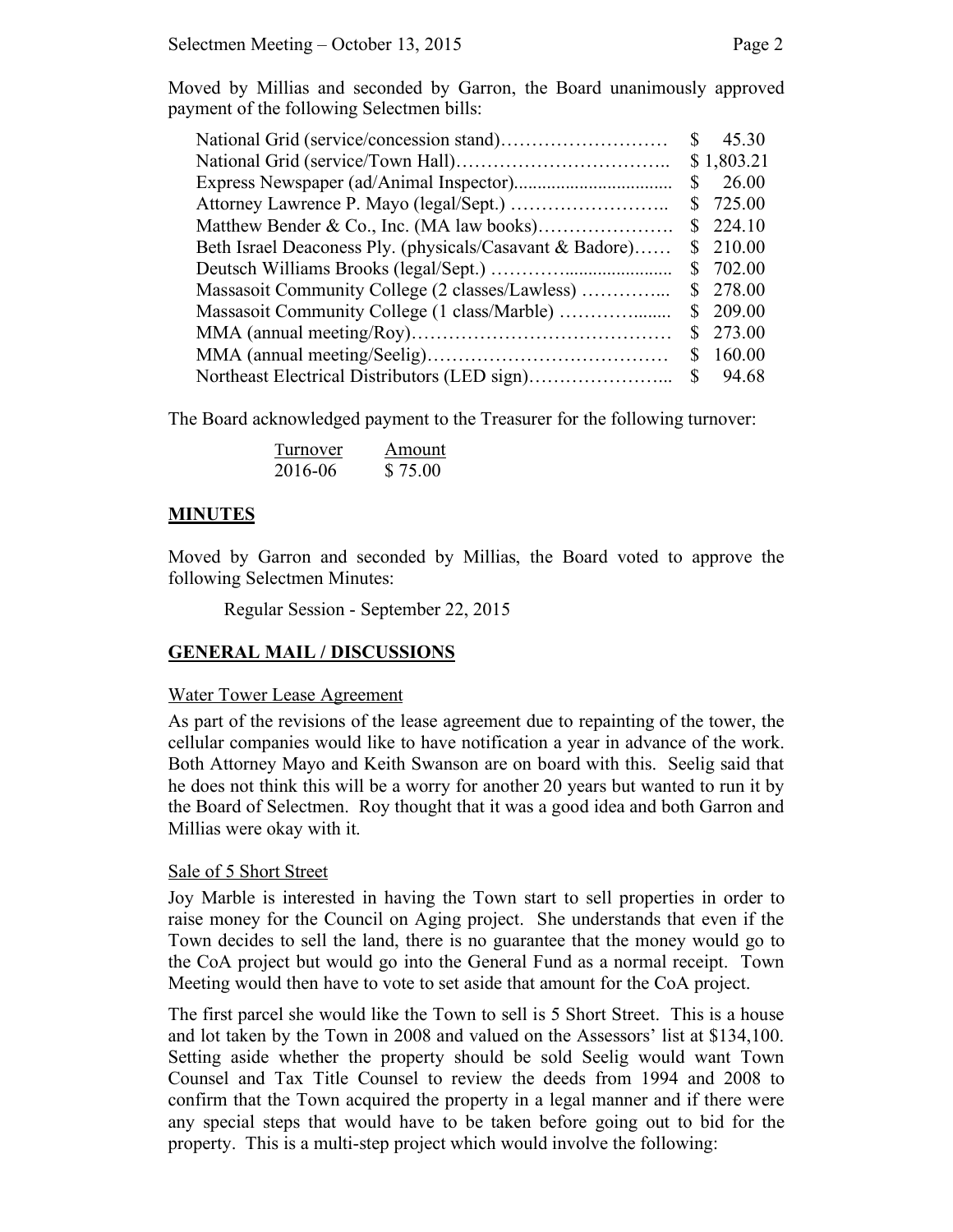- 1) declare the property available for disposition and identify any reuse restrictions
- 2) determine the value of the property
- 3) develop the bid proposal and have counsel draft the terms for the sale to be incorporated in any purchase and sales agreement;
- 4) advertise
- 5) distribute the notice
- 6) open & evaluate the bids
- 7) submit disclosures
- 8) execute contract
- 9) retain records

Seelig asked if the Board had any interest in selling the property and Garron said that he was not interested in selling until Seelig checks off the boxes and he asked how many pieces of property does the town own? Seelig said a lot and this is the only one with a house on it. Garron also said he is not in favor of selling property to gain money and Seelig said the Town owns it through tax title.

Millias asked if it was the house on the right or the left side of the street and Seelig said he is unsure. Millias then said he is knowledge of the area and does not think it is an interest to the Town and that more research needs to be done. Garron mentioned that we do need a water treatment plant. Roy said they could talk more at their next meeting.

# Community Compact

The "next steps" letter from the Division of Local Services arrived. There will be grants to hire consultants for the capital plan and financial reporting/long-range planning projects, but the Town has to come up with cost estimates, which means creating a work plan for each project and then getting a proposal from a consultant.

On the IT Security plan, someone from the Office of Municipal and School Technology will be in contact with us about the next steps.

# Campaigning/Fundraising at Recycling Center

At the meeting on September  $22<sup>nd</sup>$  the Board appeared to be in favor of allowing campaigning/signature gathering and fundraising at the recycling center with certain rules. Seelig has forwarded the following to Susan Johnson, Bob Badore and Melissa Traynor and no one had any objections.

- $\triangleright$  Individuals and organizations that wish to campaign/fundraise/gather signatures must register with the Recycling Coordinator (or, if she is not available, the Town Administrator) at least three days before the day that they will be at the Recycling Center. This is not being done to prohibit anyone but to ensure that the staff at the Center have been informed that those individuals and organizations will be there and that the individuals and organizations know the restrictions for their operations.
- $\triangleright$  Individuals and organizations must stay in the grass/dirt area south of the swap shed (not on the pavement) and not leave the area to approach Recycling Center patrons. That means that they cannot engage in their activities in other areas including but not limited to the interior of the building and by the recycling, bulky waste, and other containers outside of the building.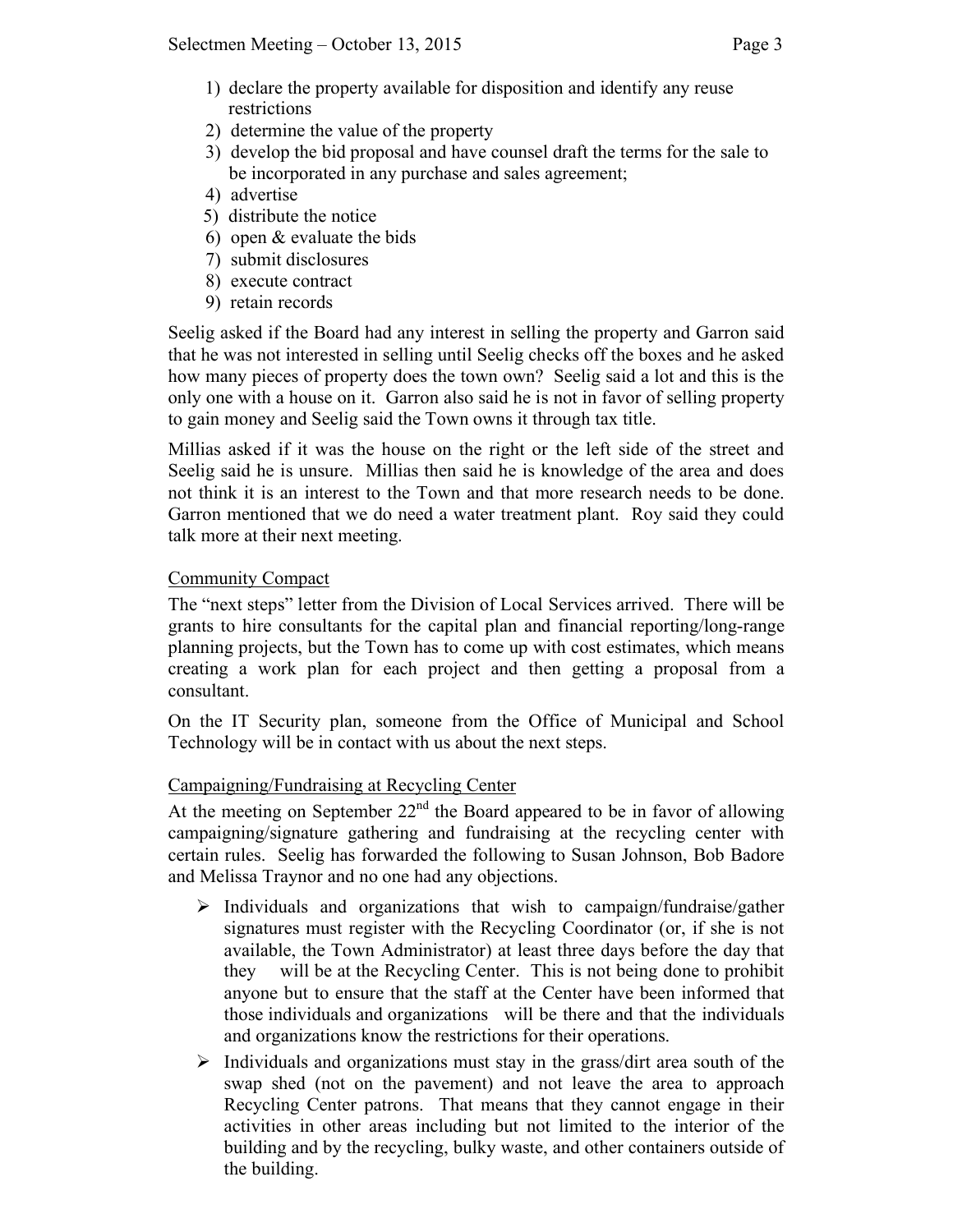$\triangleright$  The individuals and organizations can bring in their own tables, chairs, tents, signs, etc. They cannot use any of the resources or equipment of the Center in their activities. They cannot enter the Center area until the staff is ready to allow them to set up and must leave the property promptly (within 15 minutes) of the closing time for the Center (that would be by 12:45pm when the Center closes at 12:30pm on Saturdays).

Town Counsel has previously stated the Town could prohibit these activities at the Center and if the Town wanted to allow them, could approve reasonable restrictions as long as they applied to all and did not favor one individual or organization. Seelig is asking that the Board vote to approve these policies.

Resident, Ed Doherty, did write to oppose allowing groups from using the recycling center as he does not want to be approached by them.

Moved by Millias and seconded by Garron, the Board unanimously voted to allow campaigning/signature gathering and fundraising at the Recycling Center with the above rules and stipulations.

# **SCHEDULED APPOINTMENTS**

# *Ali Soufan – Class II License – 381 Holmes Street*

Mr. Soufan began by saying that the address will just be a home office as his intentions are to buy cars at the auctions and ship overseas. There will be no cars at the home. Garron asked if there would be any broken cars and he said nothing He was asked if he was the sole owner and he said yes and there will be no employees.

The Selectmen Assistant read the following stipulations that have been placed on the license:

- (1) No cars offered for sale on premises
- (2) no display of vehicles on premises
- (3) no repair of vehicles on premises
- (4) no storage of vehicles on premises
- (5) no business sign
- (6) property must be kept in good condition and free of debris at all times
- (7) additional restrictions attached in conformance with Town of Halifax Code Section 167-7D(5) Customary Home Occupation (below; also read).
- (a) There may be no employees other than residents of the premises.
- (b) Not more than 25% of the total floor area, not to exceed 400 square feet, may be dedicated to this use.
- (c) There may be no equipment or product displays visible from the street.
- (d) There may be no increased traffic, truck deliveries or pickups to the premises.
- (e) There may be no deleterious effects on the neighborhood in terms of noise, vibration, glare, fumes, electrical disturbances or other emissions.
- (f) There may be no signs for the business.
- (g) There may be no evidence from the exterior of the premises that there is a business being conducted within.

Moved by Garron and seconded by Millias, the Board unanimously voted to allow a Class II license at 381 Holmes Street.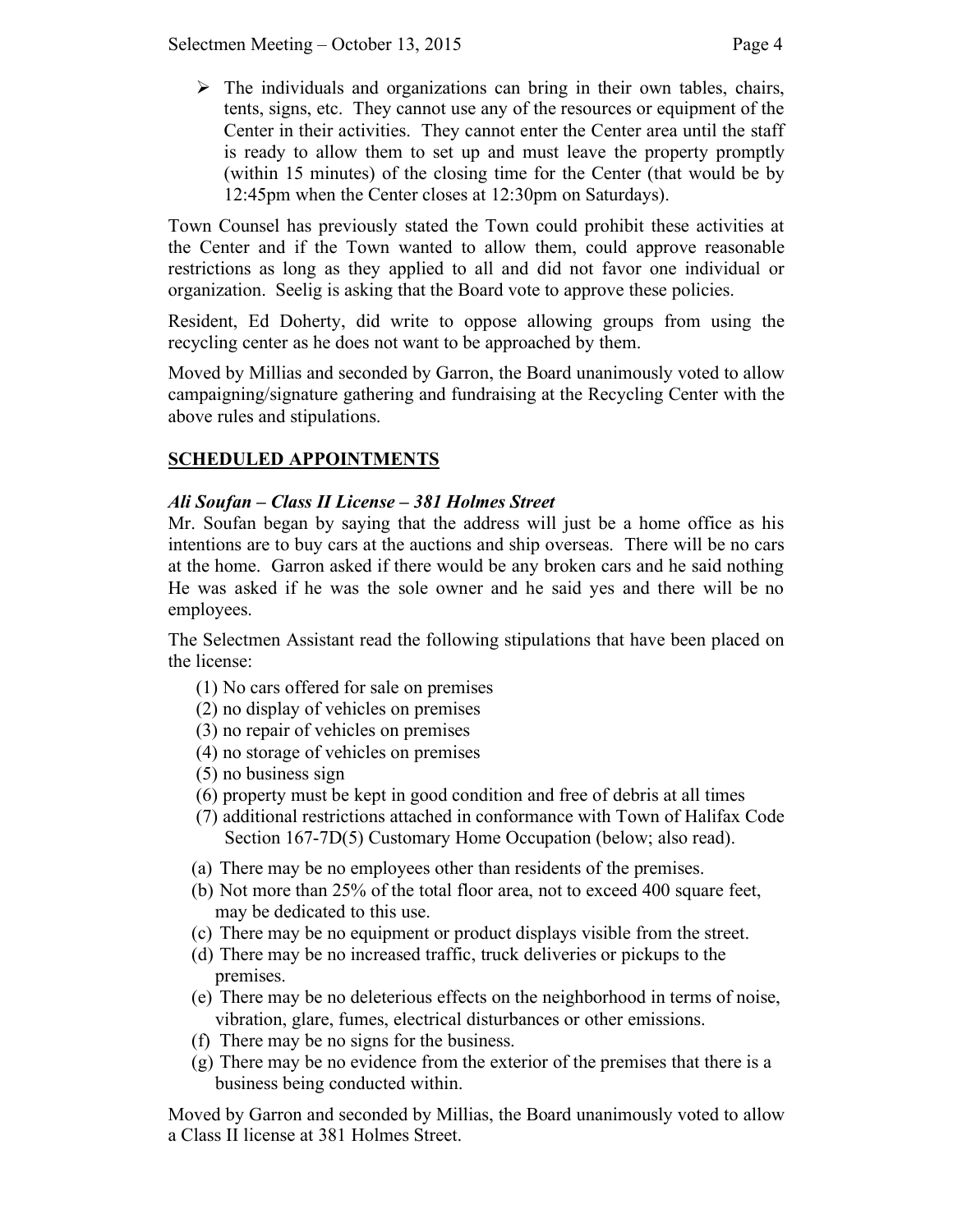# **GENERAL MAIL / DISCUSSIONS (CONTINUED)**

## Chapter 40B Blackledge Withdrawal

The developer has withdrawn the application. Seelig said this does not mean that another developer cannot come for a Chapter 40B in or someone else for a regular development. Garron stated that he felt good about this.

# Halifax in Lights Resignations/Appointment

Ed Bryan and Vanessa Bryan have resigned from the Halifax in Lights Committee but would like to help out if possible. The remaining members have been informed and Seelig will send out a press release and use the new LED sign to get the word out that new members are needed.

# Halifax in Lights Appointment

When Terri Carman sent in her Talent Bank form, she indicated an interest in serving on the Halifax in Lights Committee. Member Joy Marble would like her appointed.

Roy added that she also indicated Holidays in Halifax but after thinking about it told the Fire Chief that at this time she just wanted to do the Agricultural **Commission** 

# Class II Licenses - Consumer Information and Stipulations

All Class II License holders have been notified that their businesses will be inspected once they return their applications to confirm that:

- $\triangleright$  they have the proper consumer information stickers on all vehicles for sale
- $\triangleright$  they meet the stipulation of their license indicating the maximum number of unregistered (also un-plated or uninspected) vehicles on the property.

# Cable Broadcasts

Joy Marble asked if the Holidays in Halifax event on December  $12<sup>th</sup>$  could be taped and also a Halifax in Lights event on October  $17<sup>th</sup>$  at Billingsgate Farm. Seelig did not have a lot of details but thinks that the idea is to use the taping to publicize the need for more support for Halifax in Lights. He will let Joy Marble know that Holidays in Halifax is usually covered and will get more information from Joy.

### Historical Commission Resignation

Leslie R. Hawkins has resigned from the Historical Commission effective August  $31^{st}$ .

Moved by Millias and seconded by Garron, the Board unanimously voted to send letters to Leslie Hawkins, Ed Bryan and Vanessa Bryan thanking them for their service to the Town.

# Use of Town Green – Boy Scout Bottle Drive

Moved by Garron and seconded by Millias, the Board unanimously approved a request from the Halifax Boy Scouts to use the Town Green on Saturday, November  $7<sup>th</sup>$ , from 8:00 a.m. to 1:00 p.m. for the Boy Scout Troop 39 bottle drive and to place a sign in front of the Town Hall to advertise the event.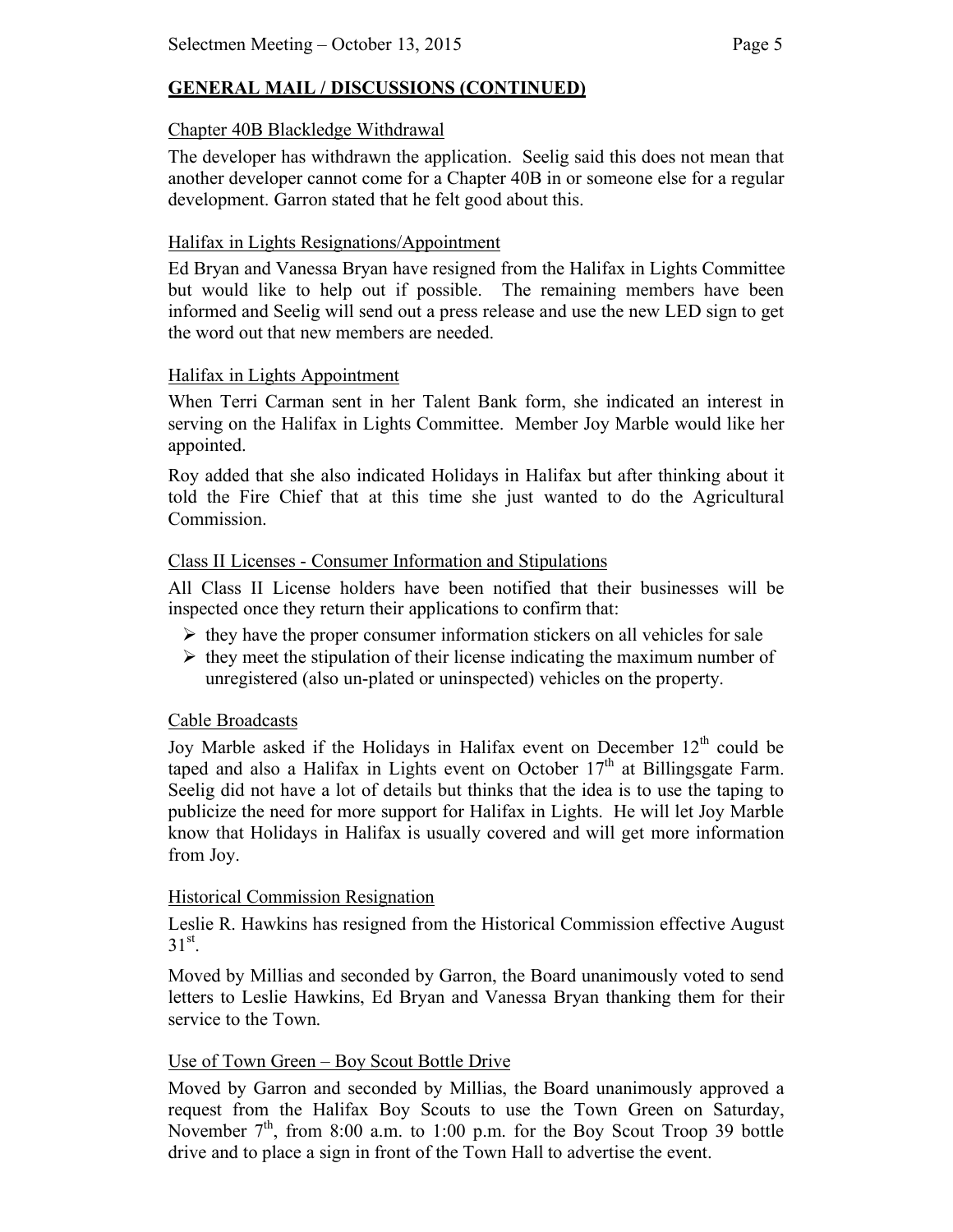### Recycling Grants

The Town is receiving \$5,150 in recycling grants. Board needs to authorize the chair to sign.

Moved by Millias and seconded by Garron, the Board unanimously voted to authorize the Chair, Kim R. Roy, sign the recycling grants.

## Sexual Harassment Policy

The annual distribution has been given to all department, boards and committees. The BOS needs to sign that they have received copies of the policy.

## Class II license - Ellis Auto Body

Doug Piltowski called the Selectmen's Office to complain about the number of unregistered vehicles that are in front of the fence at Ellis Auto Body. He feels that Ellis is in violation of the license stipulations and wants the Board to immediately fine Mr. Ellis. The stipulations state that no more than six operable vehicles for sale can be on display in front of the fence, that all inoperable vehicles must be stored behind the fence and that a total of 65 unregistered, unplated or uninspected vehicles can be housed on the property including the six for sale. However, the stipulations do not include a limit as to the number of operable but not for sale vehicles that can be in front of the fence. Seelig told Mr. Piltowski that Ellis Auto Body, like all other license holders, will be inspected in November. This was not unacceptable to him.

Mr. Piltowski said that he was not a resident but was in an investor of property in Halifax. He said he would not provide any other information about himself because of "security concerns" and "conflict of interest".

Seelig did not think there is a violation to the stipulations on the license. Garron asked who the person was complaining and Seelig said he did not say. Garron then said he would like to see if Mr. Gentile is in violation and asked if he knew about this and Seelig said no. Millias asked how many licenses do we have stipulations on the number of vehicles allowed and Seelig said maybe ten. Garron thought that it was unfair to be talking about this without him here and Millias agreed.

The Board will continue this discussion after the scheduled appointments.

# **SCHEDULED APPOINTMENT (CONTINUED)**

# *Garrett Back – Trailer Permit – 23 Richview Avenue*

Roy began by asking Mr. Back if it was a trailer or camper and he said that it is a not a mobile home but a thirty-one foot travel trailer with two slide-outs. Looking at the sketch that was given to the Board as to where the trailer would be located Garron asked if could be seen from the street and Mr. Back said he is on a deadend so if you go all the way to the dead end and faced the house it would be to the left of the house next to the garage.

Roy asked if he had gutted his home before having any permits issued or submitting any drawings and he said yes. He then said after the Town discovered the situation he was told that he needed to follow the guidelines of the Town and apply for the necessary permit to get a proper trailer to live in. Roy then said that a temporary trailer permit was allowed so that he would have a place to live during the warmer months. She asked if he had gotten his drawing completed and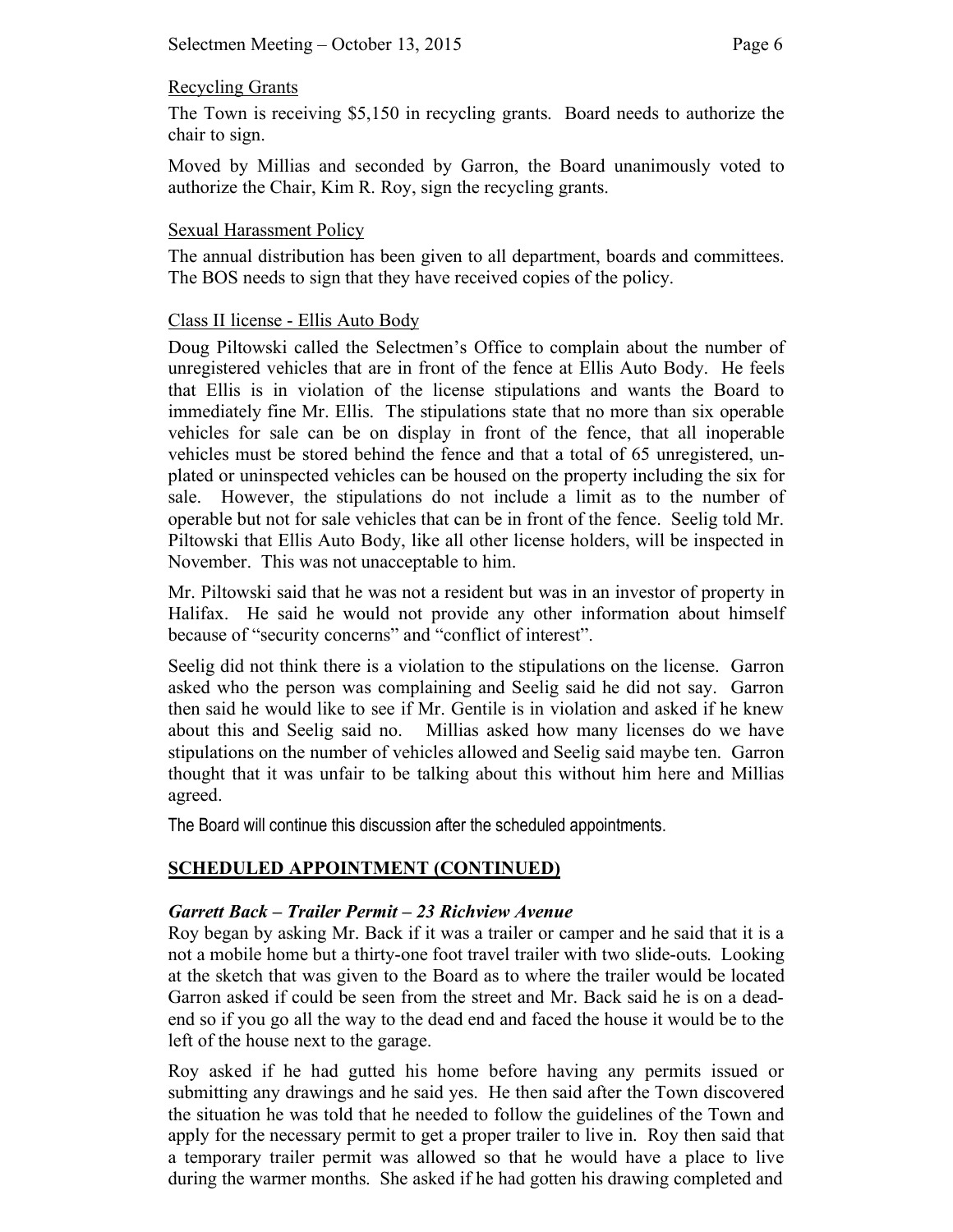he said he had submitted drawings for the Zoning Board to review and he is in the process of getting structural plans drawn up by an architect. He added that he cannot apply for a permit until he has the structural plans.

Roy pointed out that his temporary permit expires today and he said he aware of that. She then said she is concerned that the proper hook ups have not been made and that there is an infant living there as well as stipulations that have been placed by the BOH. Mr. Back stated that was correct and that Mr. Dias (BOH member) had asked him to do some changes. They were not done in a timely manner as he did not realize there was a time frame and mentioned that he cares for the infant during the day no allowing him a lot of free time.

Roy asked Mr. Dias if he had any comments and he said that it is the BOH's decision that a travel trailer does not meet the standards for the State sanitation codes and is not suitable for long term living. He said the hook-up has been addressed but said that if the trailer is going to stay, the BOH is concerned about the fresh water hook-up and access and egresses.

The Board asked Building Inspector, Rob Piccirilli, if he had any comments and he said he has the same concerns as Mr. Dias and that the travel camper is not a mobile home, which is inspected by the State. Typically we allow mobile homes on one's property when there has been an emergency (house burnt down, tree fallen on a home). Mobile homes are suitable for temporary living and can withstand the elements of the weather where as a travel trailer is more used during the warmer weather. Even though they have heat and water hook up he does not think they are the same as a mobile home. He is concerned having an infant in this trailer with the colder weather coming.

Garron asked if there were any laws not permitting campers for mobile homes and Mr. Piccirilli said travel trailers are hooked up to your truck brought to a camp site you vacation for a couple of weeks pack up and go home.

Millias said that it was his understanding that plumbing, gas and electrical permits were not pulled. Mr. Back said that all that has been taken care of now. Mr. Piccirilli said that we are working backwards but at this time he has done the work needed to live in the trailer and that the plumbing has been inspected and Columbia Gas has turned off the gas. Roy stated that rules are in place for safety.

Millias asked if Conservation had been contacted seeing as the house is about 100 feet of the pond. Mr. Back was unsure and Millias said it wasn't a hurdle but another step that needed to be taken. His concern was that no steps were taken until someone discovered what was going on. Mr. Back said he is not going outside the foot print of the house. Piccirilli said yes if this were done correctly it would have gone before conservation but we a doing things backwards.

Roy said that even though you were not going outside the footprint of the existing house Conservation would have had to been notified due to being within so many feet of the pond.

Mr. Piccirilli said that he was given a sixty day trailer permit to get his affairs in order and find other living arrangements while construction was being done in the house.

Millias asked if he was a contractor and he said that he is a carpenter. Roy then asked why he didn't apply for the necessary permits and Mr. back said that he was just going to redo a room for the baby making minor changes and then once into it he couldn't do any building because it was completely rotted, there was mold,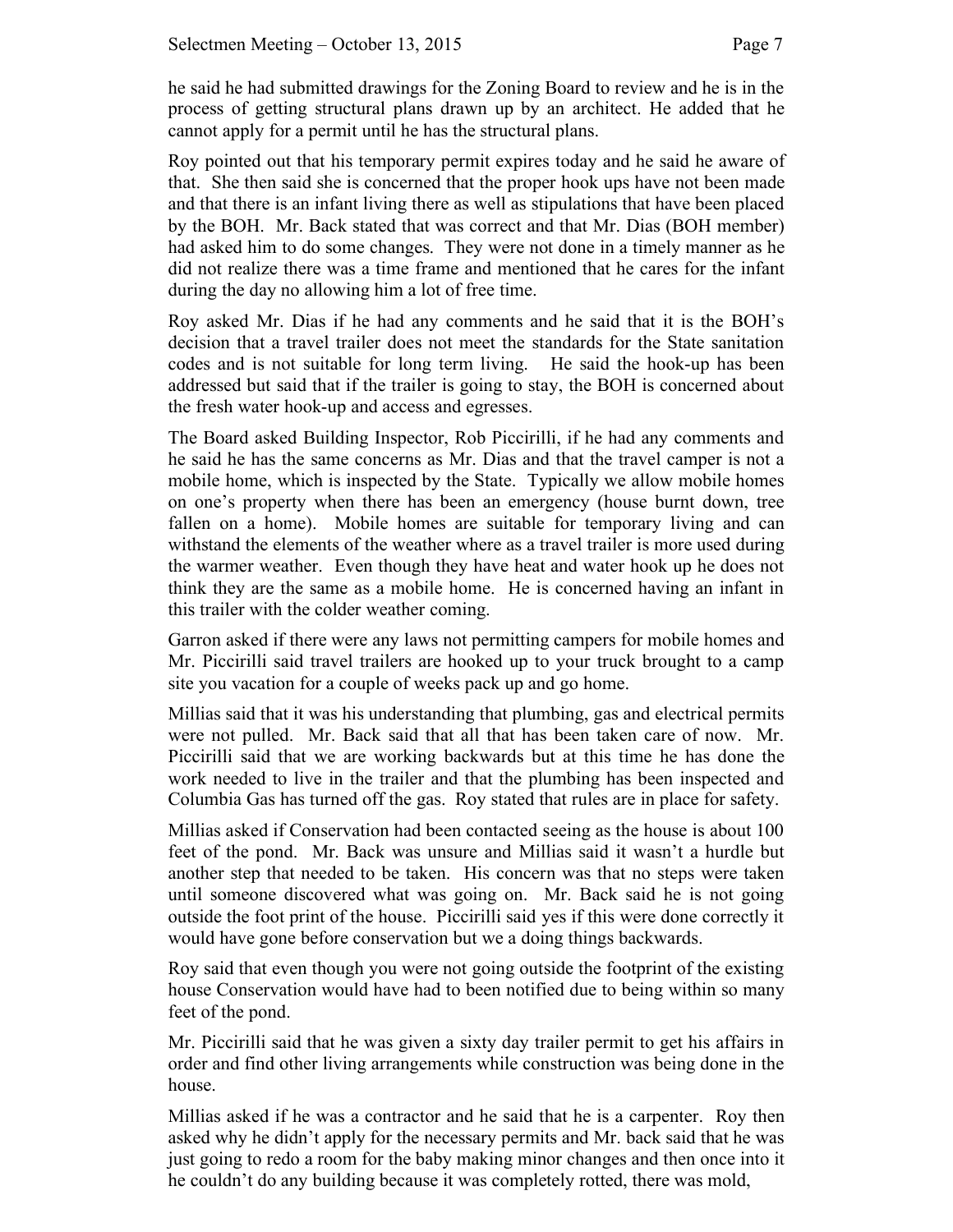termite damage and the chimney was about to fall down. He knew what he needed to do but it got out of hand. He did not realize that it was going to turn out this bad.

Garron asked how long it would take to complete the work. Mr. Back said that there is a twenty day period if anyone wants to appeal the ZBA's decision and within that time he should have the engineer stamped plans. He'll then have to contact Conservation, file for the permit, need to do a roof then get inspections then the plumbing, heating and electrical hopefully if it all goes to plan have it done by next summer.

Millias asked if he had an alternate living place and he said yes. He was reluctant to grant an extension of the permit but seeing as he has another place to live makes the decision a little easier for him. Roy stated that she was not going to support the extension because it was self-inflicted hardship and did not think it was a good idea to have an infant in that type of trailer. This was something she could not sign off on.

Mr. Back asked if it could be extended for another week and Millias said they could do that. Roy asked Mr. Piccirilli if he had a problem with the BOS extending it for a week and he thought that was a reasonable request. Mr. Dias stated the BOH did not have a problem either. Mr. Back asked if it was okay if the trailer remains on the property and Garron said that was fine as long as it was not being used.

Moved by Garron and seconded by Millias, the Board unanimously voted to allow a one (1) week extension of the temporary trailer permit issued to Mr. Back so that he can relocate his family to another place to live and the trailer is allowed to remain on property as long as it is unoccupied and all utility hook-ups to the trailer have to disconnected.

# *Dog Hearing – Sheila Hart – 21 Ocean Avenue*

At 8:15 p.m., in accordance with MGL Chapter 140, Section 157, Roy opened a hearing to address an incident where a dog owned by Sheila Hart bit a four year old boy on the hand. The hearing was held at the request of the Board of Selectmen.

The following individuals were present and sworn in by Notary Public Pamela J. McSherry:

| Sheila Hart            | $\log$ Owner – 21 Ocean Avenue |
|------------------------|--------------------------------|
| Eugene Dias            | 24 Ocean Avenue                |
| Police Chief Broderick |                                |

*Roy*:

Thank you for coming in. Why don't you tell us a little bit about what happened? *Sheila Hart*:

Well myself and Mary, who lives across the street with Gene were walking our dogs down Ocean Ave cause obviously the road we live on the road is narrow there were cars parked in the road. There was a car coming down the road we had to step into a driveway to get out of the way of the vehicle coming. There was a dog the driveway very short maybe twelve feet long enough room for one car. At the end of the driveway behind the fence was a yellow Lab. My dog was dying to meet him I said okay fine I knew the dog's name was Goliath say hello to Goliath the two them were wagging, sniffing and the little boy came running out of nowhere, excited to see the dog saw him approaching and I said no no no and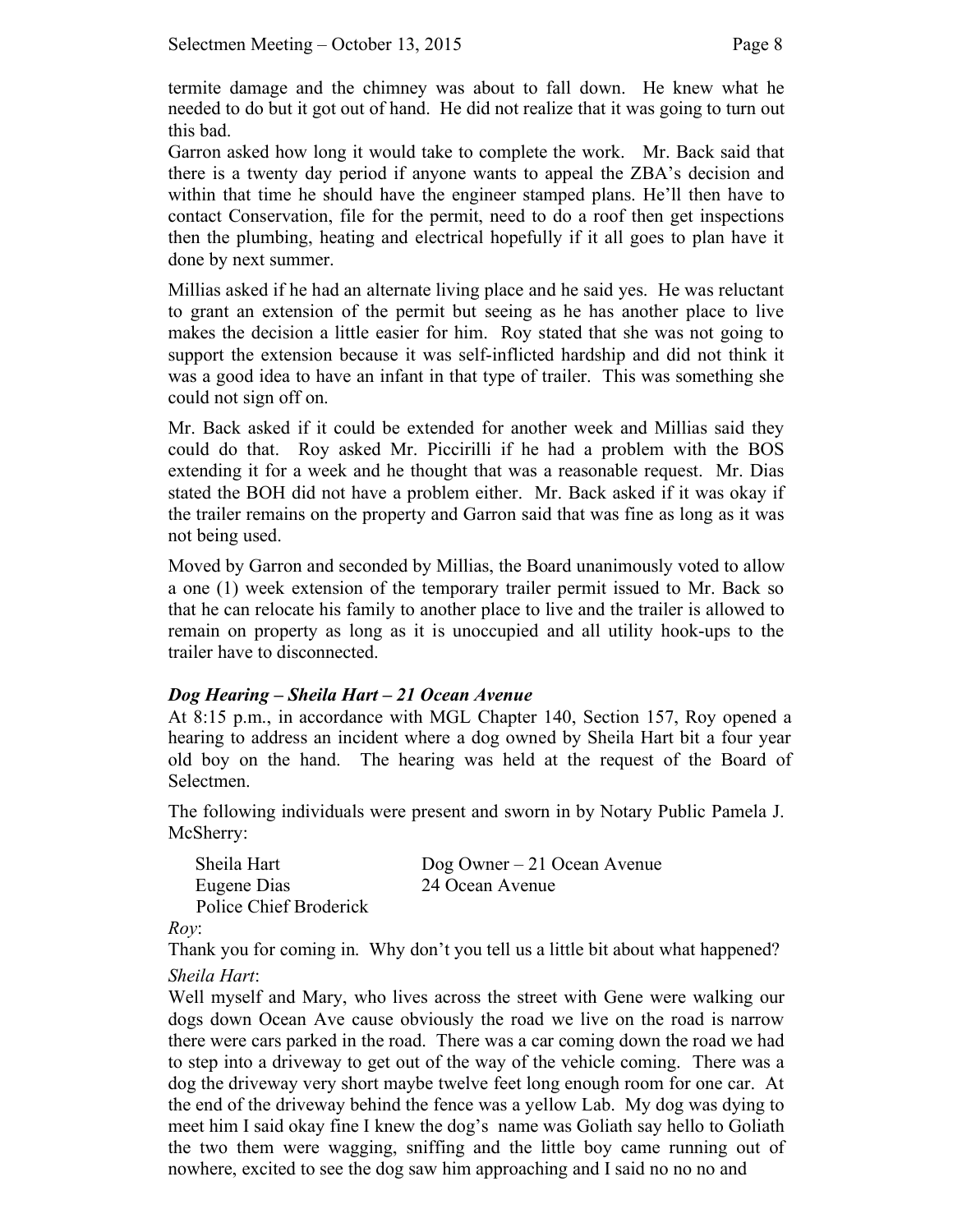started to pull my dog away and he thrust his hand through the fence at my dog's face my dog went (motioned opened mouth bit down on hand then opened mouth again) didn't ferocious attack him immediately let go and the little boy pulled his hand out, which I suspect was the result of an injury sustained. It was just pure accident. The dad told us that it was just a scratch. Definitely the mother started hollowing over and completely agitated and proceeded to hollow for next ten or fifteen minute that we remained on the property. We stayed there two reasons one wanted to make sure the boy was okay two to let them know the dog's up to date on his shots license where I live and it escalated into a hostile environment in my opinion and I said … she told me to you have three seconds to get off the property. I said okay fine and I went back to my house and I waited. They called the ambulance and the police and Animal Control Officer came to my house and asked me what happened placed the dog under house arrest for ten days and that's pretty much sums it up.

*Roy*: We call it quarantine.

*Sheila Hart*: She said house arrest so that was the term I used.

*Garron*:

Well if you worked with criminals at all you know when one goes to jail the whole family goes.

*Roy*:

Had the dog exhibited any behavior aggressive behavior prior to this incident?

## *Sheila Hart*:

No. Well I mean on my property he's protective so I've have changed the way that I've handled the dog on the property. I've have him less time on a leash and if somebody came to close to the edge of the property he'd bark at them and that was about it. But since then I've been taking him out personally to take care of business and for walks and what not and Gene also and Mary walk I work nights so they contribute to exercising him when I'm not home. So they also walk him.

*Garron*: Okay

*Millias*: Was anybody else witness to this?

*Sheila Hart*: Mary

*Mary Dias*: I was there ya.

*Millias*: Is your account similar or …

*Mary Dias*: Ah hum ya it is.

*Garron*:

Well I guess my question would be when you unfortunately it was a mistake going on others person property with the dog. That's the first mistake secondly did dogs were they aggressive to each other?

*Sheila Hart*: Not at all

*Garron*:

At the fence was there irritation was the dog in favor because the other dog was barking?

# *Sheila Hart*:

No, not at all completely passive and wagging their tails and sniffing one another. I think it was just a reaction by my dog when the little boy ya know maybe he thought he was giving him a treat or what have you I don't know but he wasn't I wouldn't even have considered that an aggressive… I know it was a bite but it wasn't in that mannerism that it was an aggressive attack.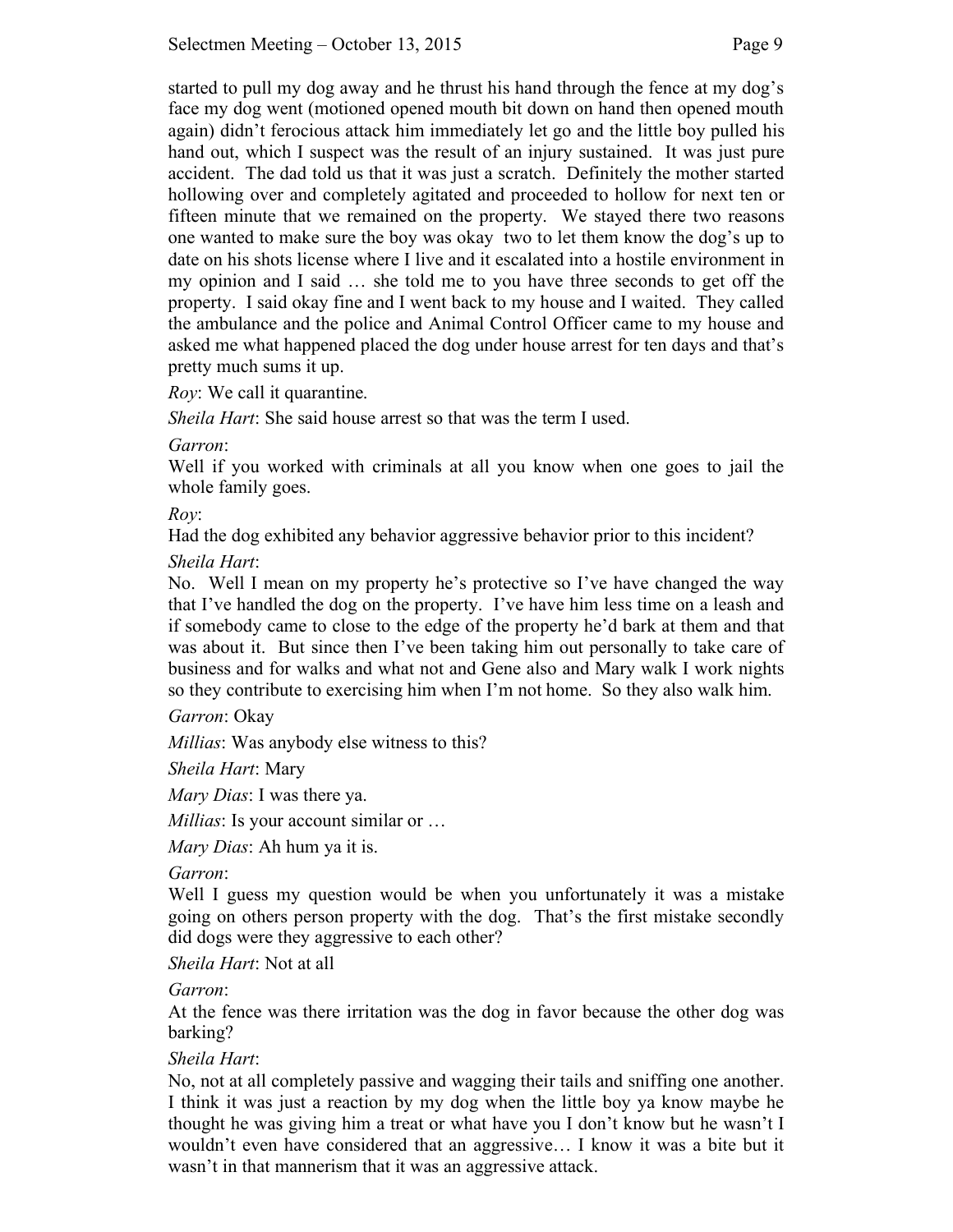### *Garron*:

So the dog didn't try and go over the fence to continue attacking the kid.

Sheila Hart: Absolutely not no.

*Garron*:

You pulled him away. I just need to know this. When do you have an idea of what type of injuries the sustained did they take him to the hospital or ...

*Sheila Hart*:

The dad told me that it was a scratch the mother without seeing what happened or the injury said otherwise so I did not see the injury. I do know they contacted an ambulance I don't think the boy went away in an ambulance and I haven't received any further …

*Garron*:

So you haven't received anything from the family about the possibly of paying any medical cost or anything of that nature.

*Sheila Hart*: Nothing

*Garron*: Okay

*Eugene Dias*:

They told the dog catcher the dog is barking in the morning and when I walk the dog at night I have an issue with them. I don't think that issue is involved in this

*Garron*: But that's a different issue the issue is *Eugene Dias*: okay

*Garron:*

The dog changes I guess my concern is that if there's no previous attacks on anyone family members or friends or strangers and the dogs was under your control at the time, well (in audible). Did the dog officer require you to do any type of training with dog?

*Sheila Hart*: No

*Garron*: Had it ever had training?

*Sheila Hart*:

No and honestly he probably should be trained but unfortunately my financial situation do not really allow (in audible)

*Garron*: Fifteen minutes a day.

*Sheila Hart*:

Oh no I personally try to train him I'm talking the expense because it's expensive.

*Garron*: Okay

*Roy*: In what in your opinion what do you think he needs to be trained?

*Sheila Hart*:

He could improve on his walking abilities. He's a three year old Lab. He's excitable he's typical he's a typical Lab. If you're familiar with them at all he likes to pull he likes to be the one calling shots when we walk. What I'm doing now is carrying treats with me and creating distractions wherever I can constantly tell him to heel. I do my best to try to avoid people that he doesn't know. For obvious reasons because and I don't trust people as much as I don't know how a dog will react if he comes across somebody he doesn't know. So I think he's …

# *Garron*:

Charlie or should I ask Pam have we received anything else from the mother father of the young man young was it a girl boy son if they got hurt have we received anything.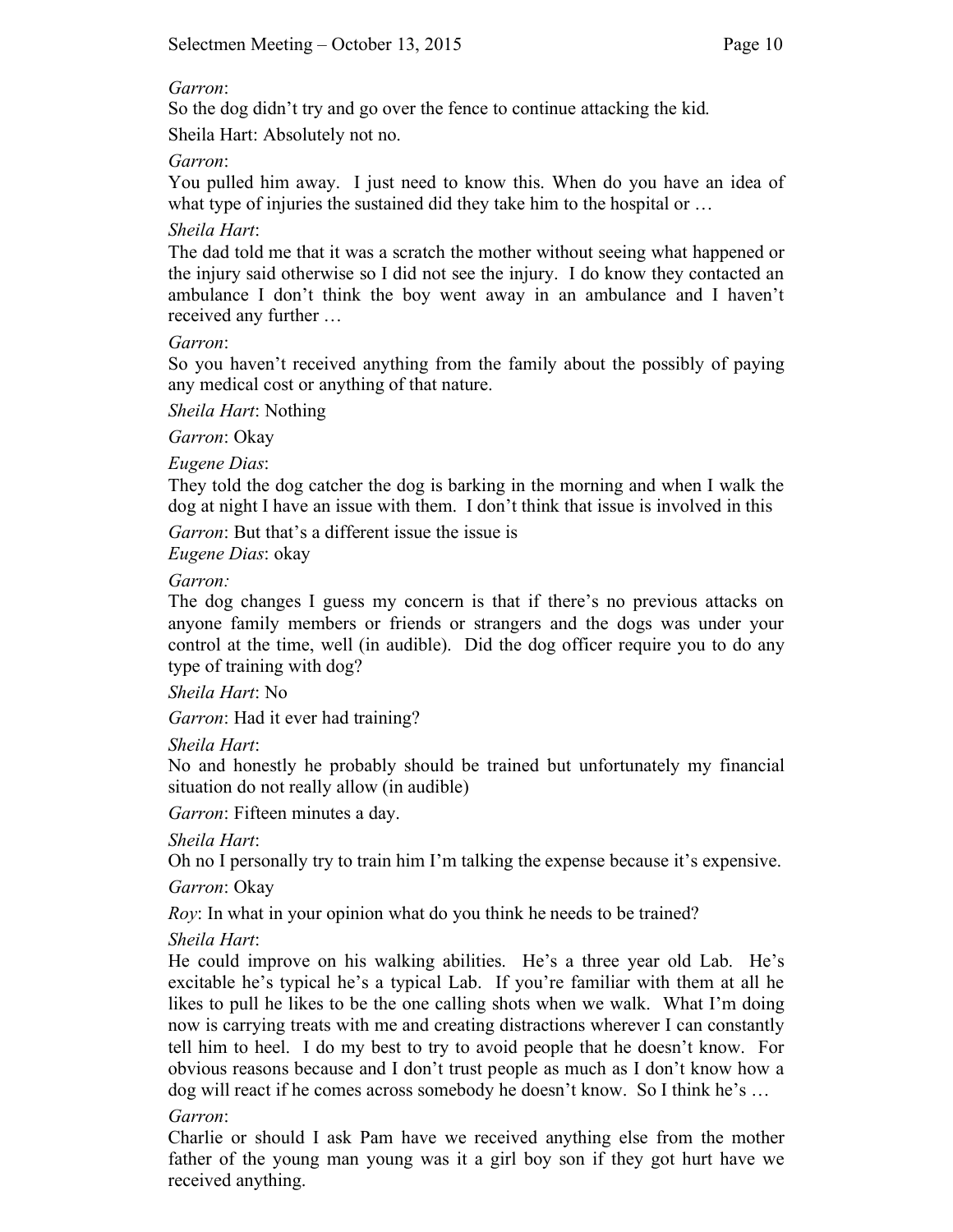*Seelig*: No, no medical reports.

*Garron*: They were notified about this meeting right?

*Roy*: Yes

*Sheila Hart*: It's just an unfortunate incident.

*Garron*: Okay

*Millias*:

Not much else to go on here without anyone else to offer another version. Obviously not obviously but it doesn't appear that it was of any serious nature. Do we have any reports from the ambulance?

*Seelig*: No

Millias: No

*Roy*:

No and ya know she is being very careful with her dog and making sure that she's keeping him on leash and walking him and trying to minimize any interactions with strangers.

*Sheila Hart*: Absolutely

*Roy*: And did Goliath live at the house that the little boy

*Sheila Hart*: Yes

*Roy*: Okay

*Sheila Hart*: He was behind the fence stockyard kind of.

Garron: Ya I know the one.

Roy: Okay

*Millias*: Labs are pretty excitable to they get emotional.

### *Garron*:

Well they're very energetic dogs. They need ... a walk a lot of time is not good find a place to let them run and burn some of that energy off that also helps with your walking.

*Sheila Hart*:

I try to do that try to do that a couple times a week but living on the lake it's our yards are all small and it's not fenced in so …

*Garron*: Put booties on it and let it run in the water.

*Sheila Hart*: Ya

*Millias*:

Actually you could in some places but not … I didn't mean to go there, I'm sorry.

*Garron*: No but even that if he enjoys swimming because they do need to burn that energy off.

*Sheila Hart*: I agree.

*Garron*:

The chances that sometime you know when they're locked up ya know that's why they pull all of the time on the leash.

*Sheila Hart*: I absolutely agree.

*Roy*: They can't swim in the West Pond.

*Millias*: You can't walk well you could walk

*Garron*: Well they could

*Sheila Hart*: I did allow him to swim until recently with the …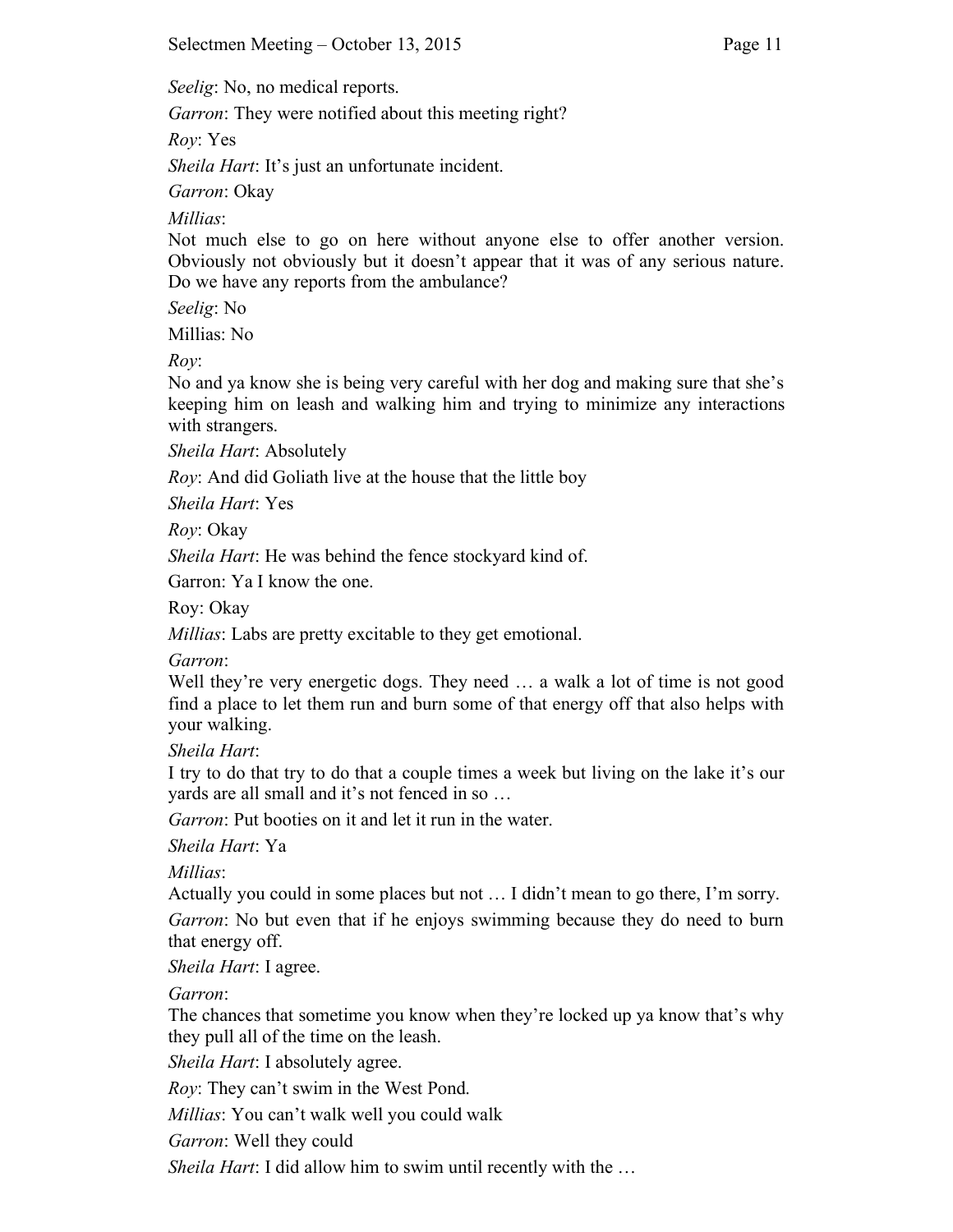## *Roy*: Ya we closed. It's unfortunate

## *Garron*:

Umm I mean based on the information we've received here no prior incidents it wasn't at least from what I hear with no other details from it, it wasn't a vicious attack. Did our, Chief, did our dog officer actually see the young man view the bite or anything.

## *Chief Broderick*:

I'm not sure Troy, I'm here because she was unavailable tonight she had an excusable personal issue. So I read the report this morning so its its I don't know much more then you do.

### *Garron*:

Based on what is presented tonight I think a letter to Miss. Hart reiterating the fact that she needs to keep the dog on a leash and under control and off of those people's property

*Sheila Hart*: Absolutely. Ya

*Garron*:

(inaudible) dog on property to give a warning at this time and nothing further can be done at this time if you don't have any more information.

*Millias*: Well especially when the other folks …

## *Garron*:

They were aware of the (inaudible) so hopefully it means that the bite wasn't serious enough to go … that's my opinion.

## *Sheila Hart*:

When the animal control visited my house after seeing them after the incident she asked is your boy okay and she said he's fine but that's all …

*Roy*: Yes

*Garron*: She's not a doctor

*Roy*:

Also the only stipulation that after the Animal Control Officer interviewed the parents were that the dog owner not is not to walk on her property and her request is that the dog owner have control over the dog at all times.

*Garron*: Ya

*Roy*: So there was no other request so …

*Roy*: Okay

*Garron*: That's my …

*Roy*: Motion

*Garron*: Suggestion motion

*Millias*: I'll second that. I don't see any need to go any further with this.

*Garron*:

Except to state that there any recurrence of such events then we're not going to punish the dog I'll let you (inaudible) cause I call this people hearings I don't call it a dog hearings because the dog can only do what it's allowed.

*Sheila Hart*: Right

*Garron*: Most of the time. So human error.

*Millias*: Agree

*Roy*: Any further discussion? All those in favor.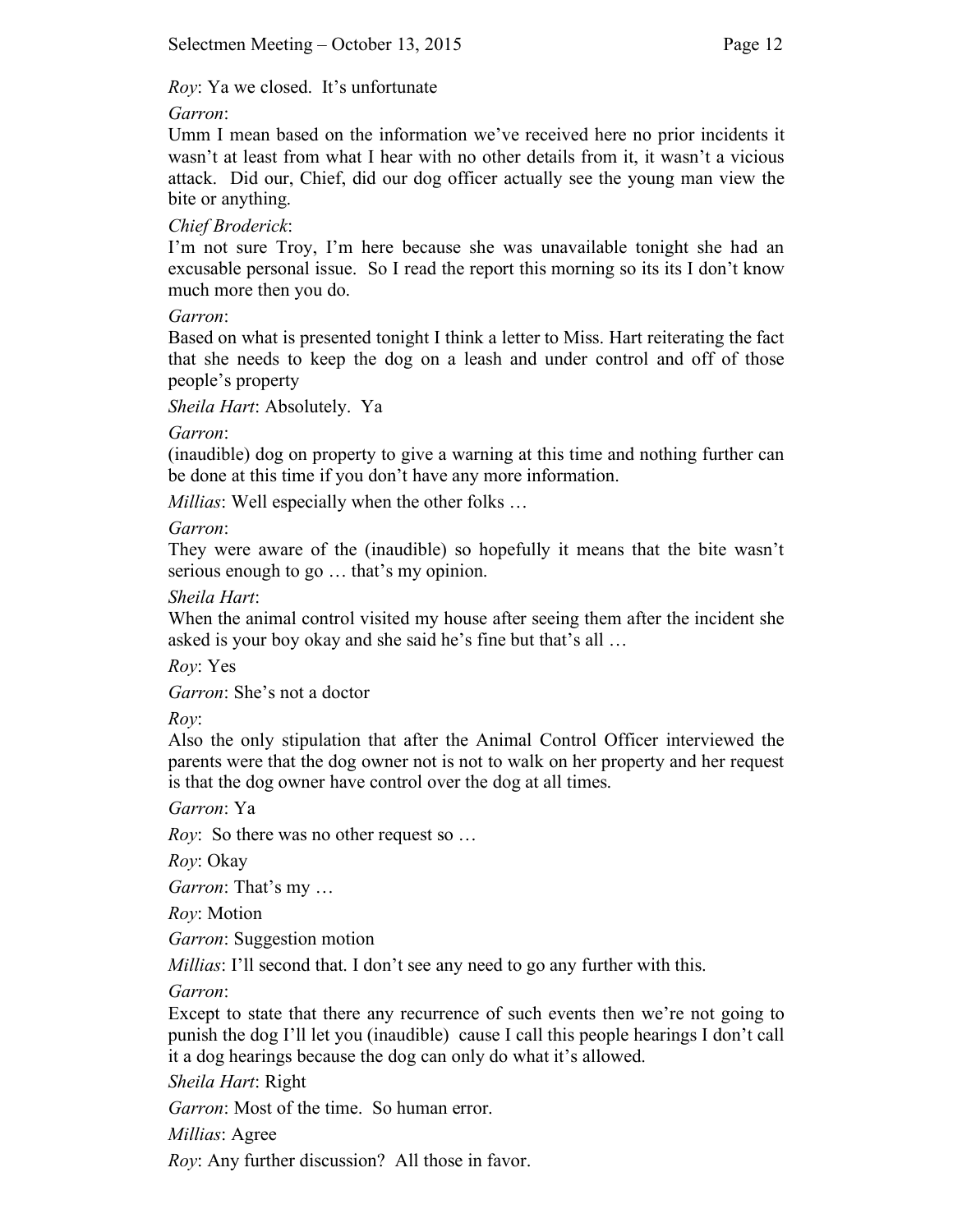*Garron*: Aye *Millias*: Aye

*Roy*: Aye

Moved by Garron and seconded by Millias, the Board unanimously voted to send a letter to Ms. Hart stating that the dog:

- $\triangleright$  be kept on a leash
- $\triangleright$  under control at all times
- $\triangleright$  not on anyone's property

# **GENERAL MAIL / DISCUSSIONS (CONTINUED)**

## Ellis Auto Body (continued)

Seelig said that we do not have a definition of "operable" cars and asked the Board if they would like Mr. Gentile to come in to see them or would they like him (Seelig) talk with him. Garron said to have Seelig talk with him.

## Ambulance Abatement

Moved by Garron and seconded by Millias, the Board unanimously voted to abate the following amount from the Ambulance Account:

September 2015 FOR \$ 14,110.05

## Salt at Railroad Crossings

The office has received the annual letter from MASSDOT in reference to not using road salt at the crossing. Highway has been cc'ed on this.

# Collective Bargaining Workshop

For those who are interested, the Department of Labor Relations is holding a workshop on November  $13<sup>th</sup>$ , from 9am to 4pm. Space is limited. Roy is interested in going if there is an opening.

### Generations Line Dance Sign

Move by Millias and seconded by Garron, the Board unanimously approved a request from Generations to put up a 24" x 19" sign on the front lawn of the Town Hall to advertise their line dancing event on Saturday, October  $17<sup>th</sup>$ .

### 471 Monponsett Street

The Fire Chief, the Police Chief, Selectman Roy and Seelig visited the property this afternoon. Mr. Doyle agreed to allow the Town to take out the bushes and flower planters near the fire hydrant. He claimed that a trailer was on his property but Seelig believes that the trailer is on the original right-of-way for White Island Road and it probably will require a survey to prove it. Seelig asked the Does Board if they wanted him to get an estimate for the survey work.

Seelig believe that there is more than one trailer and uninspected/unregistered/unplated vehicles still on the property.

In addition, there is a tremendous amount of junk and debris on the property, although Mr. Doyle is building a fence to prevent the materials from being viewed from the road. The by-law states that "No yard abutting or visible from a way or public park or public beach shall be used for the storage or display or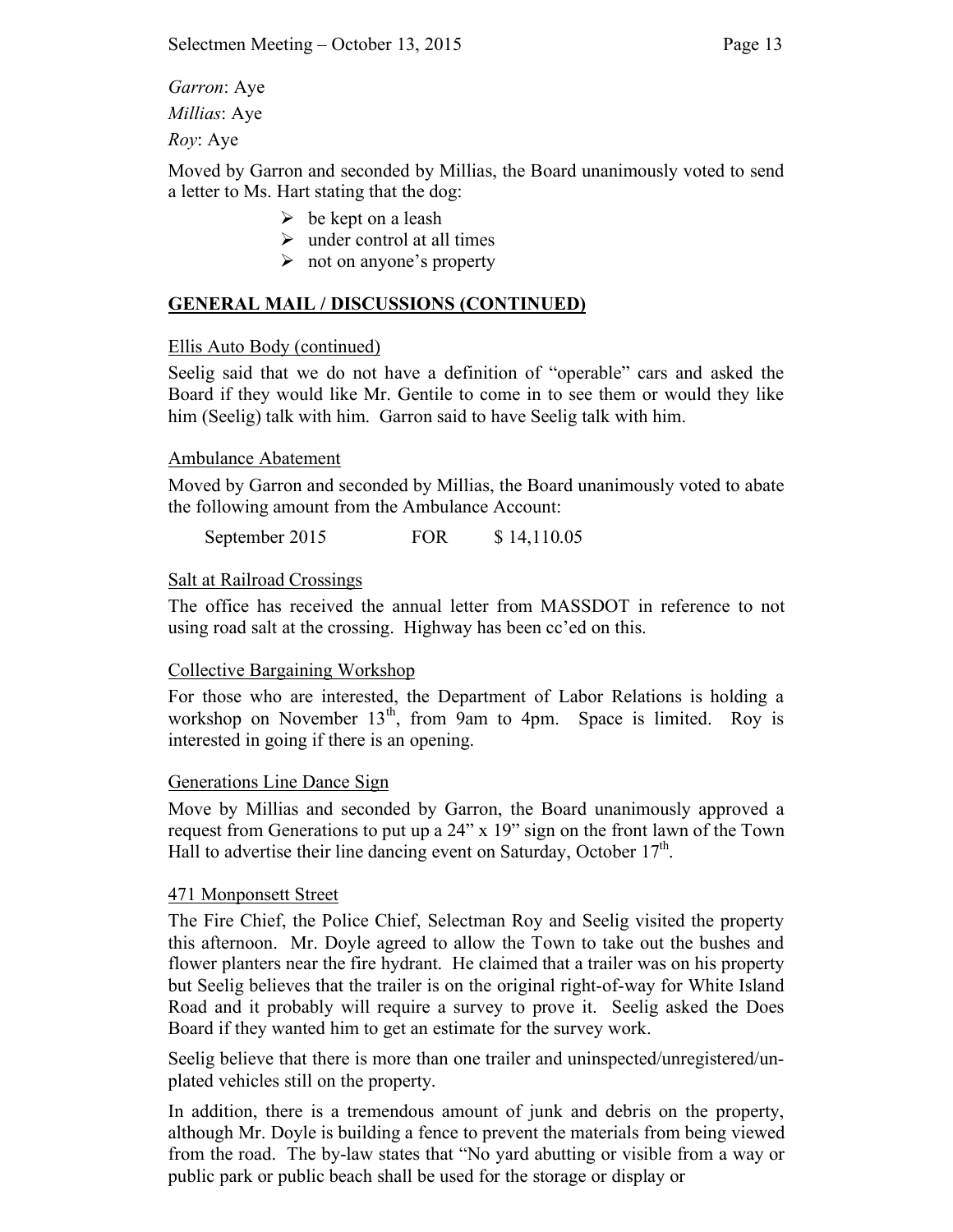abandonment of any type of junk, discarded or abandoned, equipment or material." Therefore, even with the fence, with the yard abutting the road, even if not visible, containing a fair amount of junk and debris, the Board could begin issuing daily fines to Mr. Doyle.

Millias did not have a problem getting an estimate on the survey work. Roy does not want to spend the money but does not think he'll stop unless we get it surveyed. Roy then said did not think Mr. Doyle understands what "right-ofway" means.

Garron thought that it was time to start fining him because this has been going on for years. He hates to do this but it seems that he has been ignoring all the efforts we have tried. Roy asked Chief Broderick (was in the audience) if he could run the plates to see if the vehicles were registered and he said he'll see what he can do.

Moved by Millias and seconded by Garron, the Board unanimously voted to start issuing daily fines to Mr. Doyle due to being in violation of the junk and debris section of the Towns by-law

# **SCHEDULED APPOINTMENT (CONTINUED)**

## *Appointments to Agricultural Commission*

Nine talents bank forms have been submitted for the Agricultural Commission. The commission will consist of seven seats one being an At Large and five alternates. The following applicants we interviewed by the board and each told a little about themselves.

Terri Carman Suzanne Emerson Lee Ferrande Stephanie Lipinski-McDonald Mary Feight Sheila O'Handley Barbara O'Handley Joanne Smith

### *Lee Ferrande*

I have chickens, dogs, bees and feel it is important to be involved in the community.

Moved by Millias and seconded by Garron, the Board unanimously voted to appoint Lee Ferrande as an At-Large member, with a term to expire on June 30, 2018.

### *Barbara O'Handley*

I have three horses at home and work at an Equine Hospital.

### *Sheila O'Handley*

I have three horses; former Animal Inspector for Halifax.

# *Mary Feight*

I have two horses, chickens, dog and a cat. My husband and I ride just as a hobby. Forming this committee will help with guidelines.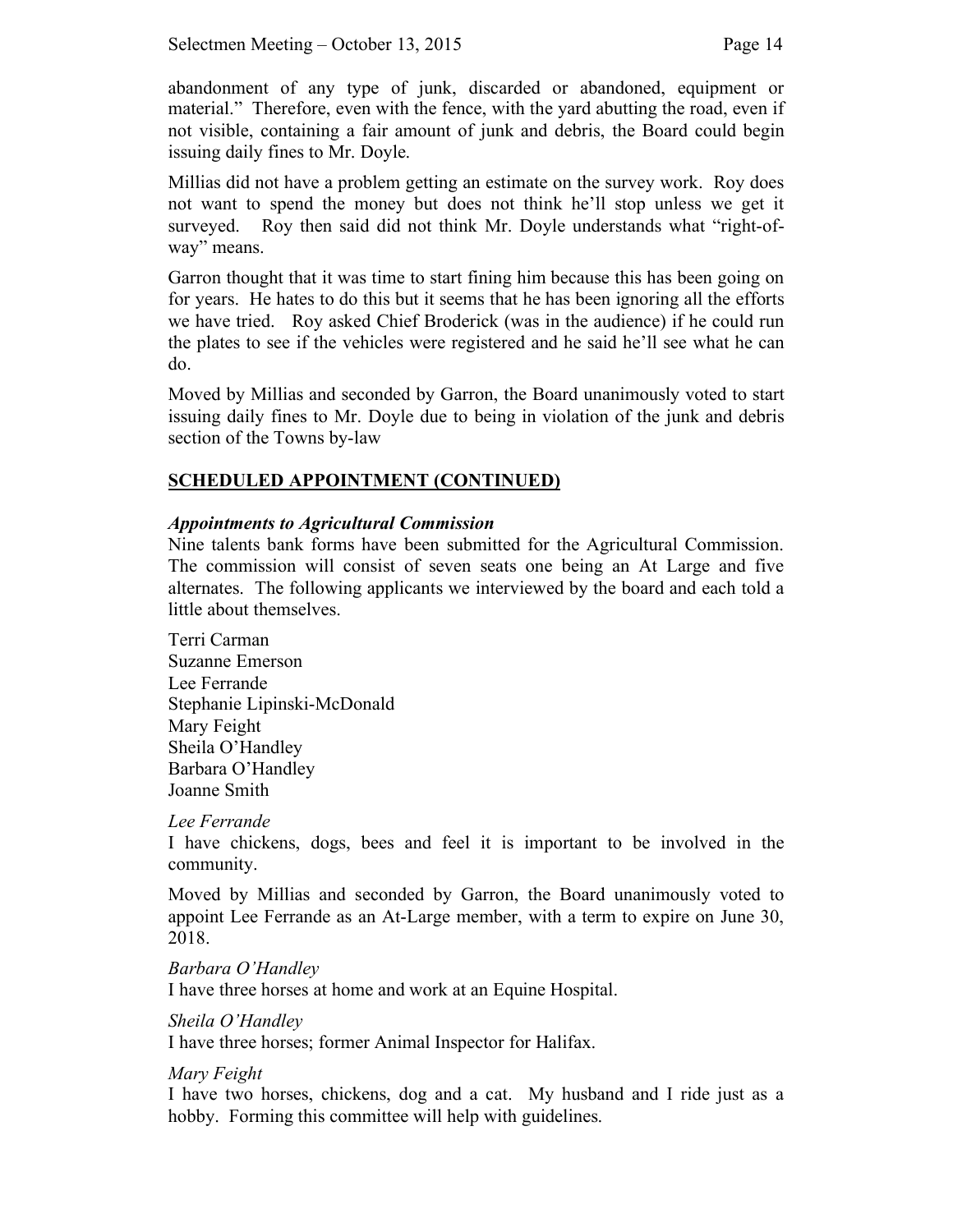#### *Joanne Smith*

I have been farming since I was 14 years old. Originally from Halifax and moved back. Feel we do need an Agricultural Commission.

### *Terri Carman*

I own four horses; have chickens, turkeys and a tend garden. I want to see the town support the gardens and have the community would like to be more selfsufficient using local produce.

#### *Stephanie Lipinski-McDonald*

I grew up on a local farm in Hanson where we had chickens, turkeys, pigs and cows. I think it is good for the kids to learn where the food comes from. I have three horses and Guinea hens.

### *Suzanne Emerson*

I have been a horse owner for over 30 years. I have a garden and would like to educate the community on farming.

Seelig recommended that the Board of Selectmen appoint Terri Carman as Chairman ProTem.

Moved by Millias and seconded by Garron, the Board unanimously voted to appoint Terri Carman as Chairman ProTem.

Seelig explained the procedure in setting up meetings.

Terri stated that at this time being on this enough therefore going to pass on serving on the Halifax in Lights Committee.

Moved by Millias and seconded by Garron, the Board unanimously voted to appoint the following individuals to the Agricultural Commission with the corresponding term expiration dates:

| Amber Doherty               | alternate        | June 30, 2016 |
|-----------------------------|------------------|---------------|
| Terri Carman                | member           | June 30, 2018 |
| <b>Suzanne Emerson</b>      | member           | June 30, 2016 |
| Lee Ferrande                | citizen At large | open          |
| Stephanie Lipinski-McDonald | member           | June 30, 2018 |
| Mary Feight                 | member           | June 30, 2016 |
| Sheila O'Handley            | member           | June 30, 2017 |
| Barbara O'Handley           | alternate        | June 30, 2016 |
| Joanne Smith                | member           | June 30, 2017 |

In closing the Board thanked everyone.

### *Paul Ledwell – Gazebo Proposal*

Mr. Ledwell did not show up this evening but Mr. Shea wanted to talk a little bit about Mr. Ledwell's proposal on behalf of the Historic District Commission. He began by saying that in May 2013 Jonathan Selig brought a gazebo proposal before the Board of Selectmen. Mr. Shea has spoken with Mr. Selig and he said he has no problem with Mr. Ledwell taking this over as he is involved in HOPS. He continued to say that Mr. Ledwell has spoken with him and he did tell him he needs to come before the Historic District Commission first. Mr. Shea has been driving around taking pictures of gazebos throughout the area and will get them to Mr. Ledwell. Seelig will contact Mr. Ledwell again about coming in and then let Mr. Shea know of the date.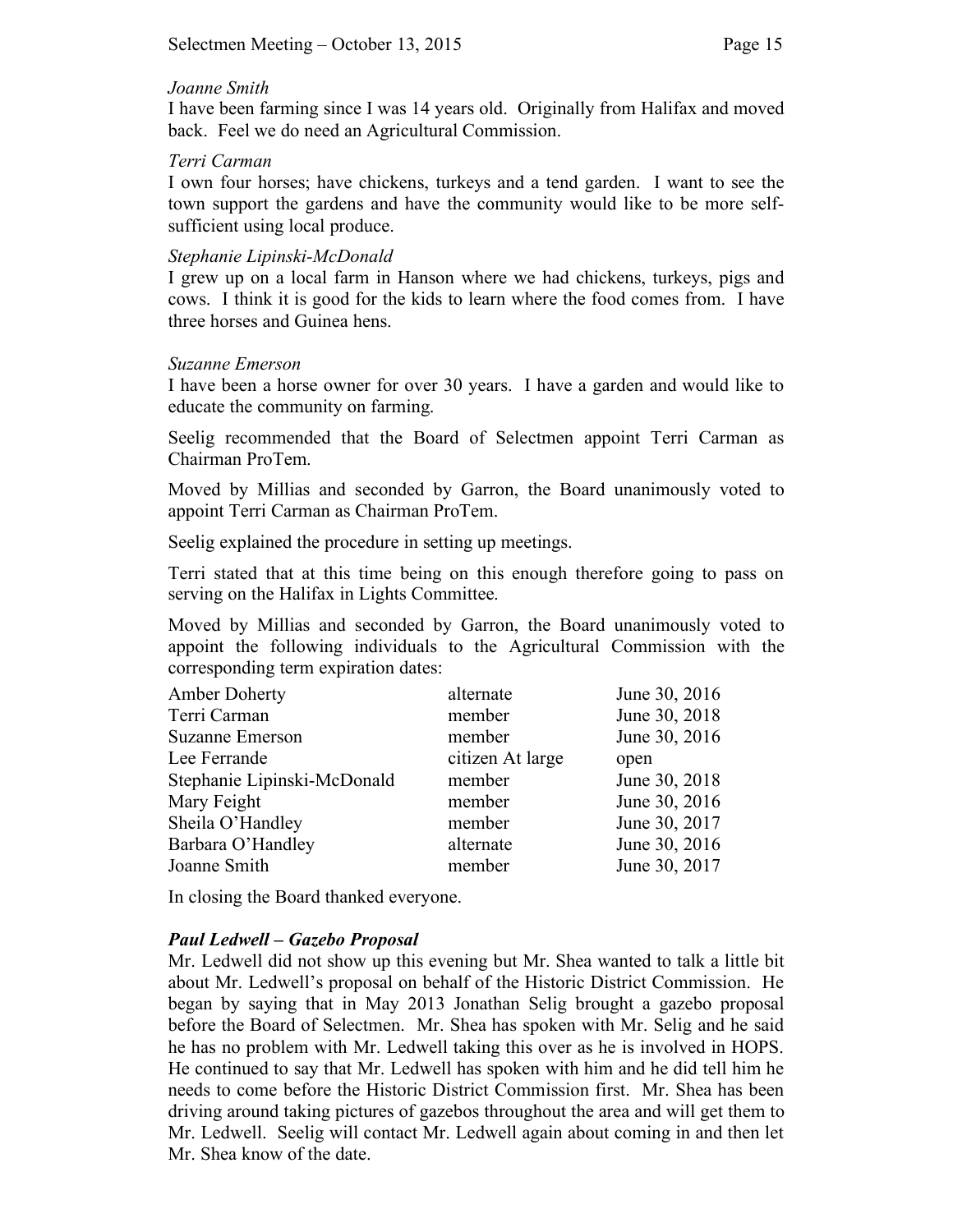On a side note Mr. Shea mentioned that on the LED sign he would like to see the display on the sign a little more in advance. Roy said that they are still working out the kinks.

## *Fire Chief Viveiros – Ambulance fees*

Chief Viveiros came in this evening to discuss changing the ambulance rates and the billing policy. He began by saying that the Fire Study Committee has met several times over that last few months and have been reviewing billing rates and the policy. He would like to recommend that the BOS adopt new rates and a new billing policy seeing as they have not been changed since Town Meeting (2010). The chief pointed out the following:

- $\triangleright$  BLS (Basic Life Support) emergency rates for Halifax are low and ALS (Advanced Life Support) rates for Plympton are three times over our rate.
- $\triangleright$  Stay in-house and bill the primary and secondary insurance companies directly.
- $\triangleright$  Rates will adjust with Medicare rate changes to maintain a constant percentage above the Medicare rate unless otherwise amended by the BOS.
- $\triangleright$  Outstanding ambulance bills will not be sent to collections or reported to credit agencies.

The chief said the goal is to provide service not create a situation where someone does not want to call the ambulance because they cannot pay.

The chief stated that if the rates were increased in FY2014 the Town would have seen an additional \$400,501.44 in revenue.

Garron asked if increasing the rates would improve the service the residents are getting and the chief said they did an analysis and they have the staffing for 24/7, therefore increasing the fees will not increase the service. Although, Roy said the residents will see a quicker response time.

Seelig stated that the Board will need to check with Town Counsel to see if we can override the by-law to increase the rates and if it cannot, then the Board will need to place an article at Town Meeting to delete that section of the by-laws. He added that seeing as this was not put on the agenda he suggested not voting on it until next meeting because of the Open Meeting Law.

Moved by Garron and seconded by Millias, the Board unanimously voted to allow Seelig to talk with Town Counsel.

The Chief then explained that from FY2008 to FY2012 there was \$691,825.47 in uncollected ambulance bills that have not been abated. The Town Accountant said that if the BOS abates these bills and the money does come in, we will recommit. The chief and the Town Accountant are recommending that the Board of Selectmen abate these outstanding bills and abate any unpaid bills after three years.

Moved by Garron and seconded by Millias, the Board unanimously voted to abate the outstanding ambulance bills from FY2008 to FY2012 in the amount of \$691,825.47 as recommended by the Town Accountant and the Fire Chief.

Moved by Millias and seconded by Garron, the Board unanimously voted to abate every three years any unpaid ambulance bills that are on the books.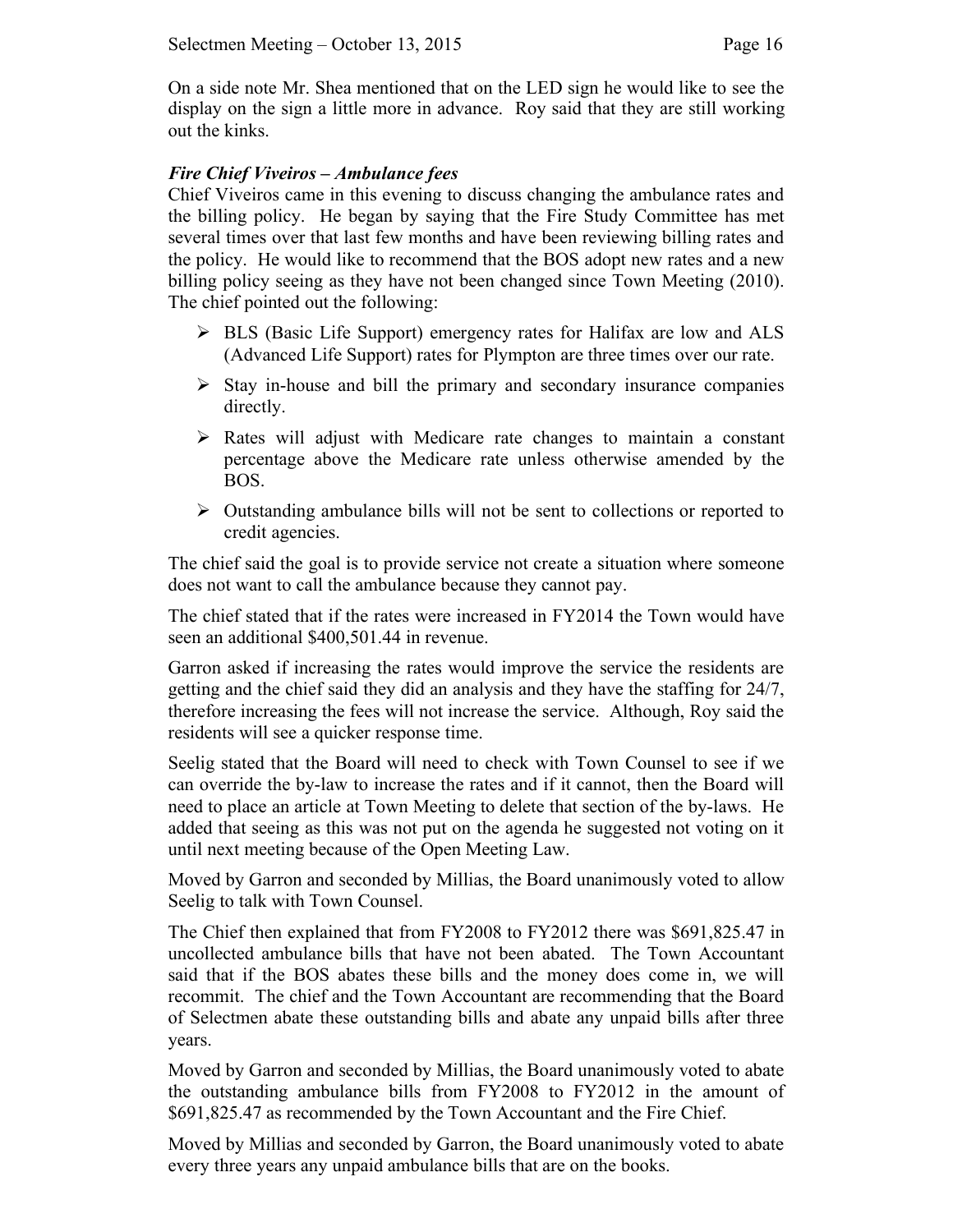### *Kozhaya Nessralla - Fuel Storage Permits Revocation Hearing*

Mr. Nessralla has paid the fee and late fees for the permit for 139 Hemlock Lane and is on a satisfactory payment plan with the Collector; therefore the Board does not have to revoke the permit for this location. As for 69 Summit Street no payment has been made so this permit will have to be revoked.

Moved by Garron and seconded by Millias, the Board unanimously voted to revoke the Fuel Storage Permit for 69 Summit Street.

# **GENERAL MAIL / DISCUSSIONS (CONTINUED)**

# Barry Maffini – Pole Hearing – 113 Plymouth Street

Mr. Maffini did not show up for the hearing therefore moved by Garron and seconded by Millias, the Board unanimously voted to table pole hearing until the representative requests to be put back on the agenda.

## Monponsett/Status Report (Charlie's notes)

- 1. DEP has met with Brockton, will meet with them again later this month.
- 2. After the second DEP/Brockton meeting, DEP will meet with Brockton and Halifax. No date has been set.
- 3. Brockton said that it would not divert until the algae count was under 70,000 per milliliter. Last week's measurement was 100,000 and, as far as Seelig knows, Brockton has not diverted (received one report indicating that it had, but no confirmation from Brockton or anyone else).
- 4. Barriers at the boat ramps were temporarily removed during Columbus Day weekend and are back in place.
- 5. Debra Pasquale of 9 Ocean Avenue (978-332-3568) called on Sunday stating that:
	- a) the barriers should be taken down permanently as it violates the rights of the boaters;
	- b) that the boaters do not face the same safety issues as swimmers, etc., and therefore should not be prohibited from using the Pond
	- c) the person or persons complaining about people using the Pond are not working with the Watershed Association to improve the conditions at the Pond and to require Brockton to meet its obligations
	- d) that if the barriers are to stay in place, that a weekend in November be designated to remove the barriers again as many boaters tend to remove their boats during that month.

She also felt that because it is a "State Boat Ramp" that the Town did not have the right to close the ramp. Seelig called her back on Sunday night, leaving a message indicating that he would convey her concerns to the Board and noted that while the State constructed the ramp, because the Town owns the land and maintains the ramp, that the State gives the Town the right to close the ramp, under certain conditions.

Seelig does not have a problem opening up the ponds and is waiting to hear back from her, and he can, as well as Bob Badore, move the barriers.